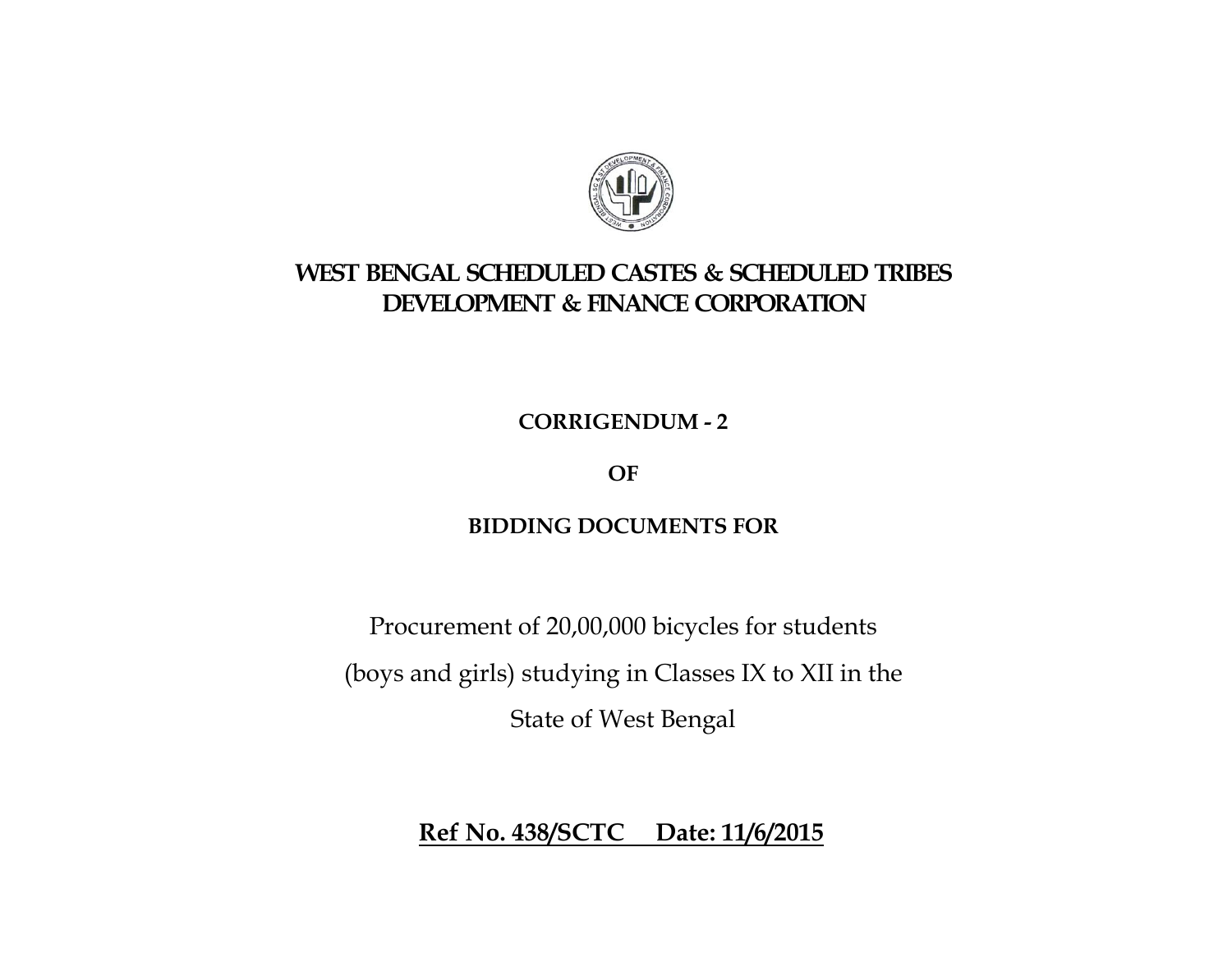Corrigendum -2 of Bidding Documents for Procurement of 20,00,000 bicycles for students (boys and girls) studying in Classes IX to XII in the State of West Bengal

| <b>S1.</b><br>No. | Page<br>No. | <b>Section</b>                                           | Clause/Sl.<br>No.  | <b>Current Clause / Provision</b>                                                                                                                                                                                                                                                                                                                                                                                                                                                                                                                                                                                                                                                                                                                                                                                                                                                                                                                                                             | <b>Changed Clause / Provision</b>                                                                                                                                                                                                                                                                                                                                                                                                                                                                                                                                                                                                                                                                                                                                                                                                                                                                                                                                                                                 |
|-------------------|-------------|----------------------------------------------------------|--------------------|-----------------------------------------------------------------------------------------------------------------------------------------------------------------------------------------------------------------------------------------------------------------------------------------------------------------------------------------------------------------------------------------------------------------------------------------------------------------------------------------------------------------------------------------------------------------------------------------------------------------------------------------------------------------------------------------------------------------------------------------------------------------------------------------------------------------------------------------------------------------------------------------------------------------------------------------------------------------------------------------------|-------------------------------------------------------------------------------------------------------------------------------------------------------------------------------------------------------------------------------------------------------------------------------------------------------------------------------------------------------------------------------------------------------------------------------------------------------------------------------------------------------------------------------------------------------------------------------------------------------------------------------------------------------------------------------------------------------------------------------------------------------------------------------------------------------------------------------------------------------------------------------------------------------------------------------------------------------------------------------------------------------------------|
| $\mathbf{1}$      | 7           | Section 1<br>Notice<br>Inviting e-<br>Tender (e-<br>NIT) | 10(iv)(b)<br>(iii) | "Credentials of having supplied to the Central or<br>State Governments of India /Government Bodies<br>in India at least 1,00,000 bicycles in each of the<br>last three financial years (2012-2013, 2013-2014)<br>and 2014-2015)"                                                                                                                                                                                                                                                                                                                                                                                                                                                                                                                                                                                                                                                                                                                                                              | "Credentials of having supplied to the Central or<br>State Governments of India /Government Bodies<br>in India at least 1,00,000 bicycles during the last<br>three financial years (2012-2013, 2013-2014 and<br>$2014 - 2015$ "                                                                                                                                                                                                                                                                                                                                                                                                                                                                                                                                                                                                                                                                                                                                                                                   |
| 2                 | 20          | Section 2<br>Instructions to<br>Bidders (ITB)            | 4.1                | "The prospective bidders shall have to meet the<br>following eligibility criteria :<br>The bidder must be a single company<br>(a)<br>incorporated under the Companies Act,<br>1956. Joint bids in a consortium will not<br>be entertained.<br>(b)<br>The bidder must be<br>Indian<br>an<br>with<br>its<br>manufacturer<br>own<br>manufacturing facility in India registered<br>under Factories Act, 1948.<br>bidder must produce records<br>(c)<br>A<br>satisfactorily evidencing: -<br>Actual installed capacity of at least<br>(i)<br>1,00,000 bicycles during each<br>month of the last three financial<br>years (2012-2013, 2013-2014 and<br>$2014 - 2015$ ;<br>(ii)<br>Records of having authorized<br>dealers /distributors and service<br>providers in all districts of West<br>Bengal;<br>Credentials of having supplied to<br>(iii)<br>the Central or State Governments<br>of India /Government Bodies in<br>India at least 1,00,000 bicycles in<br>each of the last three financial | "The prospective bidders shall have to meet the<br>following eligibility criteria :<br>The bidder must be a single company<br>(a)<br>incorporated under the Companies Act,<br>1956. Joint bids in a consortium will not be<br>entertained.<br>The bidder<br>(b)<br>Indian<br>must<br>be<br>an<br>manufacturer with its own manufacturing<br>facility in India registered under Factories<br>Act, 1948.<br>$\boldsymbol{A}$<br>bidder<br>(c)<br>must produce<br>records<br>satisfactorily evidencing: -<br>Actual installed capacity of at least<br>(i)<br>1,00,000 bicycles during each<br>month of the last three financial<br>years (2012-2013, 2013-2014 and<br>$2014 - 2015$ ;<br>(ii)<br>Records of having authorized<br>dealers /distributors and service<br>providers in all districts of West<br>Bengal;<br>(iii)<br>Credentials of having supplied to<br>the Central or State Governments<br>of India /Government Bodies in<br>India at least 1,00,000 bicycles<br>during the last three financial years |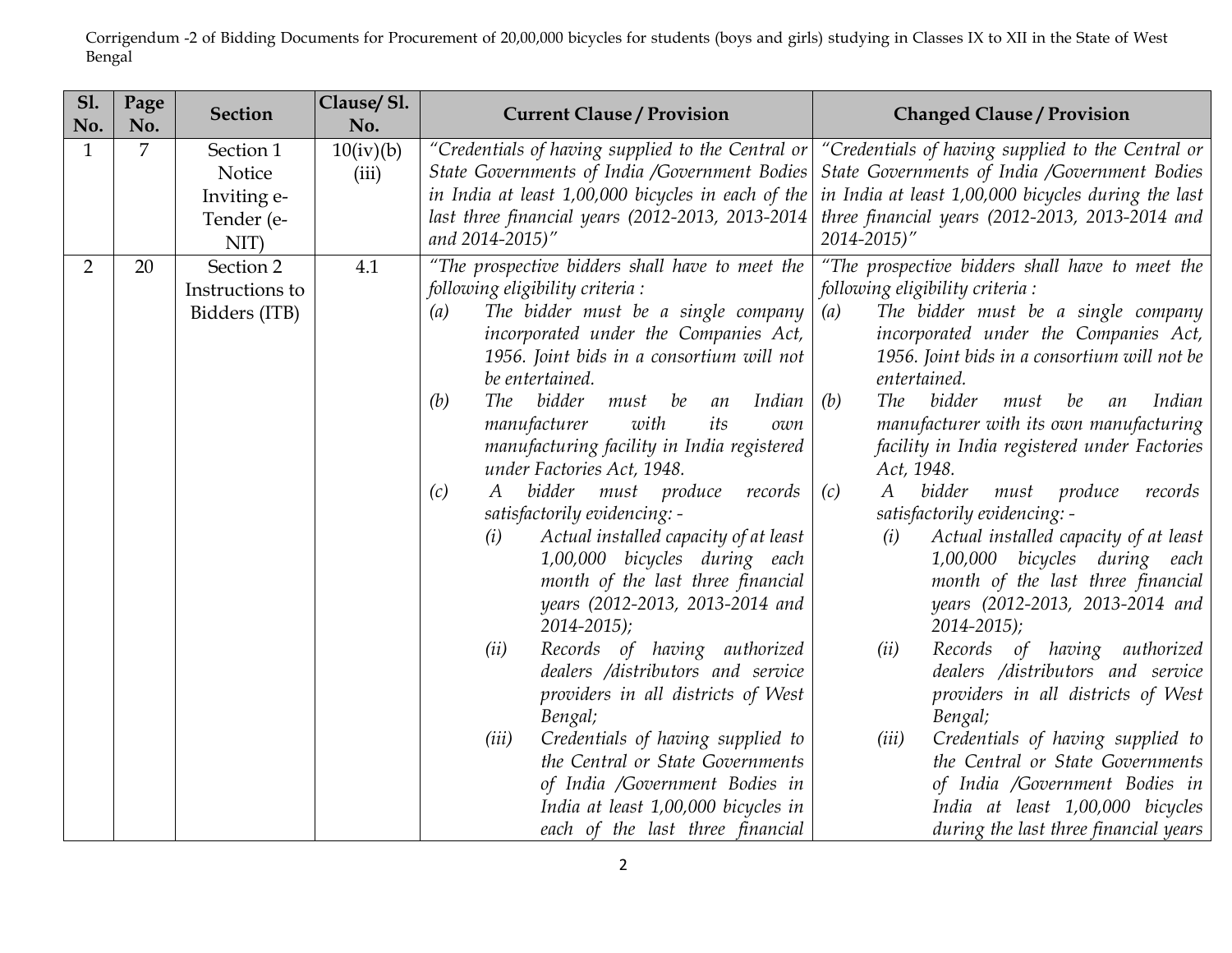Corrigendum -2 of Bidding Documents for Procurement of 20,00,000 bicycles for students (boys and girls) studying in Classes IX to XII in the State of West Bengal

| <b>S1.</b><br>No. | Page<br>No. | <b>Section</b>                                | Clause/Sl.<br>No. | <b>Current Clause / Provision</b>                                                                                                                                                                                                                                                                                                                                                                                                                                                                                                                                                                                                                                                                                                                                                             | <b>Changed Clause / Provision</b>                                                                                                                                                                                                                                                                                                                                                                                                                                                                                                                                                                                                                                                                                                                                                 |
|-------------------|-------------|-----------------------------------------------|-------------------|-----------------------------------------------------------------------------------------------------------------------------------------------------------------------------------------------------------------------------------------------------------------------------------------------------------------------------------------------------------------------------------------------------------------------------------------------------------------------------------------------------------------------------------------------------------------------------------------------------------------------------------------------------------------------------------------------------------------------------------------------------------------------------------------------|-----------------------------------------------------------------------------------------------------------------------------------------------------------------------------------------------------------------------------------------------------------------------------------------------------------------------------------------------------------------------------------------------------------------------------------------------------------------------------------------------------------------------------------------------------------------------------------------------------------------------------------------------------------------------------------------------------------------------------------------------------------------------------------|
|                   |             |                                               |                   | years (2012-2013, 2013-2014 and<br>$2014 - 2015$ ;<br>Valid ISI certification/ license<br>(iv)<br>granted by the Bureau of Indian<br>Standards in its name in respect of<br>bicycle<br>frames,<br>forks<br>and<br>mudguard;<br>Valid ISO certification in its own<br>(v)<br>name.<br>A bidder must have have average annual<br>(d)<br>turnover of Rs. 200 Crores during the last<br>3 (three) financial years (i.e. 2012-2013,<br>2013-2014 and 2014-2015)"<br>Bidder(s) must submit Financial Bids for<br>(e)<br>each package separately if they intend to<br>participate in more than one package.<br>The eligibility criteria of the bidders bidding<br>under Section 3 of the Bidding Document shall be<br>as per Sl. No. 3 of Section 3 - Special Provisions<br>for Local Manufacturer." | (2012-2013, 2013-2014 and 2014-<br>$2015$ ;<br>Valid ISI certification/ license<br>(iv)<br>granted by the Bureau of Indian<br>Standards in its name in respect of<br>bicycle<br>frames,<br>forks<br>and<br>mudguard;<br>Valid ISO certification in its own<br>(v)<br>name.<br>A bidder must have average annual<br>(d)<br>turnover of Rs. 200 Crores during the last 3<br>(three) financial years (i.e. 2012-2013,<br>2013-2014 and 2014-2015)"<br>Bidder(s) must submit Financial Bids for<br>(e)<br>each package separately if they intend to<br>participate in more than one package.<br>The eligibility criteria of the bidders bidding under<br>Section 3 of the Bidding Document shall be as per<br>Sl. No. 3 of Section 3 - Special Provisions for<br>Local Manufacturer." |
| 3                 | 36          | Section 2<br>Instructions to<br>Bidders (ITB) | 18.5(b)           | "If a bidder engages in a corrupt practice,<br>fraudulent practice, coercive practice, undesirable<br>practice or restrictive practice as specified in ITB<br>3.1''                                                                                                                                                                                                                                                                                                                                                                                                                                                                                                                                                                                                                           | "If a bidder engages in a corrupt practice,<br>fraudulent practice, coercive practice, collusive<br>practice or restrictive practice as specified in ITB<br>3.1''                                                                                                                                                                                                                                                                                                                                                                                                                                                                                                                                                                                                                 |
| $\overline{4}$    | 74          | Section 4<br>Bidding<br>Forms                 | Form -14          | "Credential of Bulk supply having supplied at<br>least 1,00,000 bi-cycles in each of the last three<br>financial year to the Central or State<br>Governments of India / Government Bodies in<br>India"                                                                                                                                                                                                                                                                                                                                                                                                                                                                                                                                                                                        | "Credential of Bulk supply having supplied at<br>least 1,00,000 bi-cycles during the last three<br>financial years to the Central<br>or State<br>Governments of India / Government Bodies in<br>India"                                                                                                                                                                                                                                                                                                                                                                                                                                                                                                                                                                            |